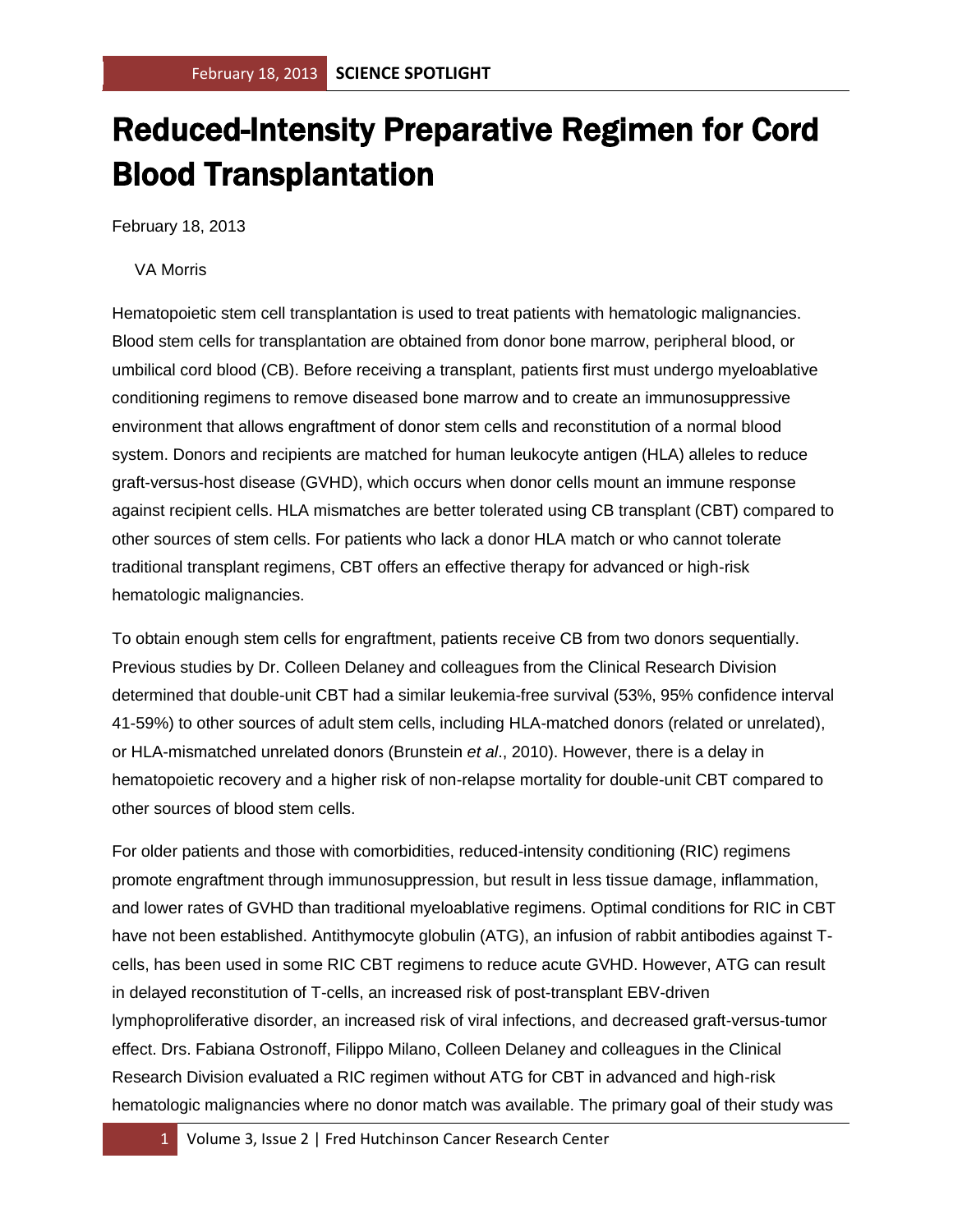to estimate the probability of overall survival at one year for a RIC without ATG, to establish a benchmark to compare as an estimate for future trials.

Between February 2006 and January 2011, 30 patients with various high-risk advanced hematologic malignancies underwent double-unit CBT with a RIC regimen without ATG. Prior to CBT, patients were treated for four days with fludarabine, a purine analog chemotherapeutic agent; a single dose of cyclophosphamide, an alkylating agent; and total body irradiation at doses of 200-450 cGy, depending on risk of graft failure and previous treatments. Twenty-seven of 30 patients recovered their neutrophil count after transplant between six to 40 days, median 17 days. Of the three patients who did not reach engraftment, two died from multi-organ failure and one died of hemorrhagic meningitis. Of note, two of these patients were considered a high-risk of graft failure.

Compared to other RIC CBT regimens that include ATG, the incidence of acute GVHD was similar in this RIC CBT regimen without ATG; 13 of 28 patients had a grade II GVHD. Probability of chronic GVHD was estimated at 2 years at 18%, although follow up was limited in some patients and they are still at risk of developing chronic GVHD. Even though one or two HLA alleles were mismatched for the two CB units, GVHD incidence was similar to that seen with HLA-matched bone marrow or peripheral blood transplants. There were 11 cases of non-relapse mortality, with estimated probability of 29% at one year, which is similar to non-relapse mortality in RIC CBT performed with ATG included in the treatment regimen. Eight patients relapsed after transplant. Of those who relapsed, only two survived at the last follow-up. 13 patients had survived the RIC CBT at the last study follow-up (range of 114-1303 days post transplant). From this data, the estimated overall survival was 53% at 1 year, which matched previous studies examining double-unit CBT (Brunstein *et al*., 2010).

The results of this small study suggest that removing ATG from a RIC regimen does not affect graft failure or GVHD incidence for double-unit CBT. Larger studies with longer follow-up are needed to confirm these findings. Importantly, the RIC regimen also needs to be optimized to minimize graft failure, improve hematopoietic recovery and reduce non-relapse mortality to improve the efficacy of CBT.

[Ostronoff F., Milano F., Gooley T., Gutman J.A., McSweeney P., Petersen F.B., Sandmaier B.M.,](http://www.ncbi.nlm.nih.gov/pubmed/23241738?otool=fhcrclib)  [Storb R., and Delaney C.](http://www.ncbi.nlm.nih.gov/pubmed/23241738?otool=fhcrclib) 2012. Double umbilical cord blood transplantation in patients with hematologic malignancies using a reduced-intensity preparative regimen without antithymocyte globulin. *Bone Marrow Transplantation*. Epub ahead of print, doi: 10.1038/bmt.2012.243